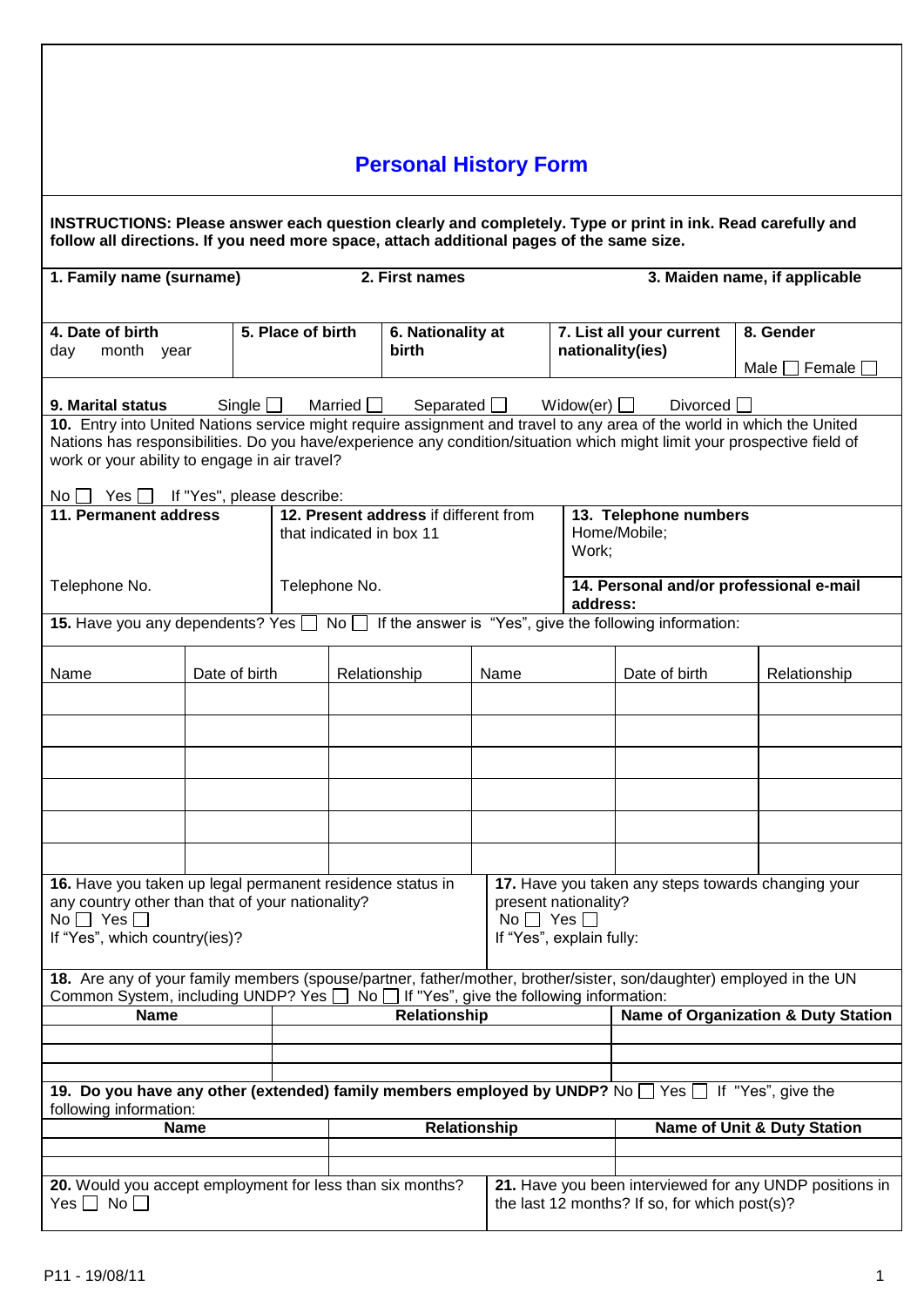| 22. Languages -                                                                                                                                                                                                                                                                                                                                                                                                                                                                                                                                                         | Ability to operate in the listed language(s) in a work environment                                                                                                                                                            |                                       |                                                                                                                  |                                 |  |  |  |
|-------------------------------------------------------------------------------------------------------------------------------------------------------------------------------------------------------------------------------------------------------------------------------------------------------------------------------------------------------------------------------------------------------------------------------------------------------------------------------------------------------------------------------------------------------------------------|-------------------------------------------------------------------------------------------------------------------------------------------------------------------------------------------------------------------------------|---------------------------------------|------------------------------------------------------------------------------------------------------------------|---------------------------------|--|--|--|
| indicate mother                                                                                                                                                                                                                                                                                                                                                                                                                                                                                                                                                         |                                                                                                                                                                                                                               |                                       |                                                                                                                  |                                 |  |  |  |
| tongue 1st                                                                                                                                                                                                                                                                                                                                                                                                                                                                                                                                                              | Read                                                                                                                                                                                                                          | <b>Write</b>                          |                                                                                                                  | <b>Understand</b>               |  |  |  |
|                                                                                                                                                                                                                                                                                                                                                                                                                                                                                                                                                                         | none                                                                                                                                                                                                                          | none                                  | <b>Speak</b><br>none                                                                                             | none                            |  |  |  |
|                                                                                                                                                                                                                                                                                                                                                                                                                                                                                                                                                                         | limited                                                                                                                                                                                                                       | limited                               | limited                                                                                                          | limited                         |  |  |  |
|                                                                                                                                                                                                                                                                                                                                                                                                                                                                                                                                                                         | working knowledge                                                                                                                                                                                                             | working knowledge                     | working knowledge                                                                                                | working knowledge               |  |  |  |
|                                                                                                                                                                                                                                                                                                                                                                                                                                                                                                                                                                         | proficient                                                                                                                                                                                                                    | proficient                            | proficient                                                                                                       | proficient                      |  |  |  |
|                                                                                                                                                                                                                                                                                                                                                                                                                                                                                                                                                                         | none                                                                                                                                                                                                                          | none                                  | none                                                                                                             | none                            |  |  |  |
|                                                                                                                                                                                                                                                                                                                                                                                                                                                                                                                                                                         | limited                                                                                                                                                                                                                       | limited                               | limited                                                                                                          | limited                         |  |  |  |
|                                                                                                                                                                                                                                                                                                                                                                                                                                                                                                                                                                         | working knowledge<br>proficient                                                                                                                                                                                               | working knowledge<br>proficient       | working knowledge<br>proficient                                                                                  | working knowledge<br>proficient |  |  |  |
|                                                                                                                                                                                                                                                                                                                                                                                                                                                                                                                                                                         | none                                                                                                                                                                                                                          | none                                  | none                                                                                                             | none                            |  |  |  |
|                                                                                                                                                                                                                                                                                                                                                                                                                                                                                                                                                                         | limited                                                                                                                                                                                                                       | limited                               | limited                                                                                                          | limited                         |  |  |  |
|                                                                                                                                                                                                                                                                                                                                                                                                                                                                                                                                                                         | working knowledge                                                                                                                                                                                                             | working knowledge                     | working knowledge                                                                                                | working knowledge               |  |  |  |
|                                                                                                                                                                                                                                                                                                                                                                                                                                                                                                                                                                         | proficient                                                                                                                                                                                                                    | proficient                            | proficient                                                                                                       | proficient                      |  |  |  |
|                                                                                                                                                                                                                                                                                                                                                                                                                                                                                                                                                                         | none                                                                                                                                                                                                                          | none                                  | none                                                                                                             | none                            |  |  |  |
|                                                                                                                                                                                                                                                                                                                                                                                                                                                                                                                                                                         | limited<br>working knowledge                                                                                                                                                                                                  | limited<br>working knowledge          | limited<br>working knowledge                                                                                     | limited<br>working knowledge    |  |  |  |
|                                                                                                                                                                                                                                                                                                                                                                                                                                                                                                                                                                         | proficient                                                                                                                                                                                                                    | proficient                            | proficient                                                                                                       | proficient                      |  |  |  |
|                                                                                                                                                                                                                                                                                                                                                                                                                                                                                                                                                                         | none                                                                                                                                                                                                                          | none                                  | none                                                                                                             | none                            |  |  |  |
|                                                                                                                                                                                                                                                                                                                                                                                                                                                                                                                                                                         | limited                                                                                                                                                                                                                       | limited                               | limited                                                                                                          | limited                         |  |  |  |
|                                                                                                                                                                                                                                                                                                                                                                                                                                                                                                                                                                         | working knowledge                                                                                                                                                                                                             | working knowledge                     | working knowledge                                                                                                | working knowledge               |  |  |  |
|                                                                                                                                                                                                                                                                                                                                                                                                                                                                                                                                                                         | proficient                                                                                                                                                                                                                    | proficient                            | proficient                                                                                                       | proficient                      |  |  |  |
|                                                                                                                                                                                                                                                                                                                                                                                                                                                                                                                                                                         | none                                                                                                                                                                                                                          | none<br>limited                       | none                                                                                                             | none                            |  |  |  |
|                                                                                                                                                                                                                                                                                                                                                                                                                                                                                                                                                                         | limited<br>working knowledge                                                                                                                                                                                                  | working knowledge                     | limited<br>working knowledge                                                                                     | limited<br>working knowledge    |  |  |  |
|                                                                                                                                                                                                                                                                                                                                                                                                                                                                                                                                                                         | proficient                                                                                                                                                                                                                    | proficient                            | proficient                                                                                                       | proficient                      |  |  |  |
|                                                                                                                                                                                                                                                                                                                                                                                                                                                                                                                                                                         | none                                                                                                                                                                                                                          | none                                  | none                                                                                                             | none                            |  |  |  |
|                                                                                                                                                                                                                                                                                                                                                                                                                                                                                                                                                                         | limited                                                                                                                                                                                                                       | limited                               | limited                                                                                                          | limited                         |  |  |  |
|                                                                                                                                                                                                                                                                                                                                                                                                                                                                                                                                                                         | working knowledge                                                                                                                                                                                                             | working knowledge                     | working knowledge                                                                                                | working knowledge               |  |  |  |
|                                                                                                                                                                                                                                                                                                                                                                                                                                                                                                                                                                         | proficient                                                                                                                                                                                                                    | proficient                            | proficient<br>23. For General Service support level posts only, indicate if you have passed the following tests: | proficient                      |  |  |  |
|                                                                                                                                                                                                                                                                                                                                                                                                                                                                                                                                                                         | UN/ASAT - Administrative Support Assessment Test (formerly known as clerical test):<br>No $\Box$ Yes $\Box$ if "Yes", date taken:<br>UNDP/AFT – UNDP Accountancy and Finance Test: No $\Box$ Yes $\Box$ if "Yes", date taken: |                                       |                                                                                                                  |                                 |  |  |  |
|                                                                                                                                                                                                                                                                                                                                                                                                                                                                                                                                                                         | 24. EDUCATION: Give full details - NB Please give exact titles of degrees in original language                                                                                                                                |                                       |                                                                                                                  |                                 |  |  |  |
| Degrees claimed in the job application (even if they are not a requirement for the post) must be completed at the time of<br>the application.                                                                                                                                                                                                                                                                                                                                                                                                                           |                                                                                                                                                                                                                               |                                       |                                                                                                                  |                                 |  |  |  |
| UNDP only recognizes degrees and diplomas from educational institutions that have been recognized or otherwise<br>approved by competent authorities at the time that they were obtained. Degrees requiring little or no actual course work,<br>degrees awarded for payment of fees only, and degrees granting substantial credits for "lifetime achievements" or<br>"life/work experience" will normally not be recognized. Incomplete degrees are unacceptable to UNDP, regardless of<br>whether they are associated with a recognized higher educational institution. |                                                                                                                                                                                                                               |                                       |                                                                                                                  |                                 |  |  |  |
| A. List all educational institutions attended, including secondary school, and diplomas/degrees or equivalent qualifications<br>obtained (highest level education first). Give the exact name of the institution and the title of degrees, diplomas, etc.<br>(Please do not translate or indicate equivalent degrees).                                                                                                                                                                                                                                                  |                                                                                                                                                                                                                               |                                       |                                                                                                                  |                                 |  |  |  |
|                                                                                                                                                                                                                                                                                                                                                                                                                                                                                                                                                                         | Attended from/to                                                                                                                                                                                                              | <b>Degrees / Diplomas</b><br>obtained | Main course of                                                                                                   | In person or<br>online/remote?  |  |  |  |
| Name, place and country                                                                                                                                                                                                                                                                                                                                                                                                                                                                                                                                                 | Mo/Year Mo. /Year                                                                                                                                                                                                             |                                       | study                                                                                                            |                                 |  |  |  |
|                                                                                                                                                                                                                                                                                                                                                                                                                                                                                                                                                                         |                                                                                                                                                                                                                               |                                       |                                                                                                                  |                                 |  |  |  |
|                                                                                                                                                                                                                                                                                                                                                                                                                                                                                                                                                                         |                                                                                                                                                                                                                               |                                       |                                                                                                                  |                                 |  |  |  |
|                                                                                                                                                                                                                                                                                                                                                                                                                                                                                                                                                                         |                                                                                                                                                                                                                               |                                       |                                                                                                                  |                                 |  |  |  |
|                                                                                                                                                                                                                                                                                                                                                                                                                                                                                                                                                                         |                                                                                                                                                                                                                               |                                       |                                                                                                                  |                                 |  |  |  |
|                                                                                                                                                                                                                                                                                                                                                                                                                                                                                                                                                                         |                                                                                                                                                                                                                               |                                       |                                                                                                                  |                                 |  |  |  |
|                                                                                                                                                                                                                                                                                                                                                                                                                                                                                                                                                                         |                                                                                                                                                                                                                               |                                       |                                                                                                                  |                                 |  |  |  |
| P11 - 19/08/11                                                                                                                                                                                                                                                                                                                                                                                                                                                                                                                                                          |                                                                                                                                                                                                                               |                                       |                                                                                                                  | 2                               |  |  |  |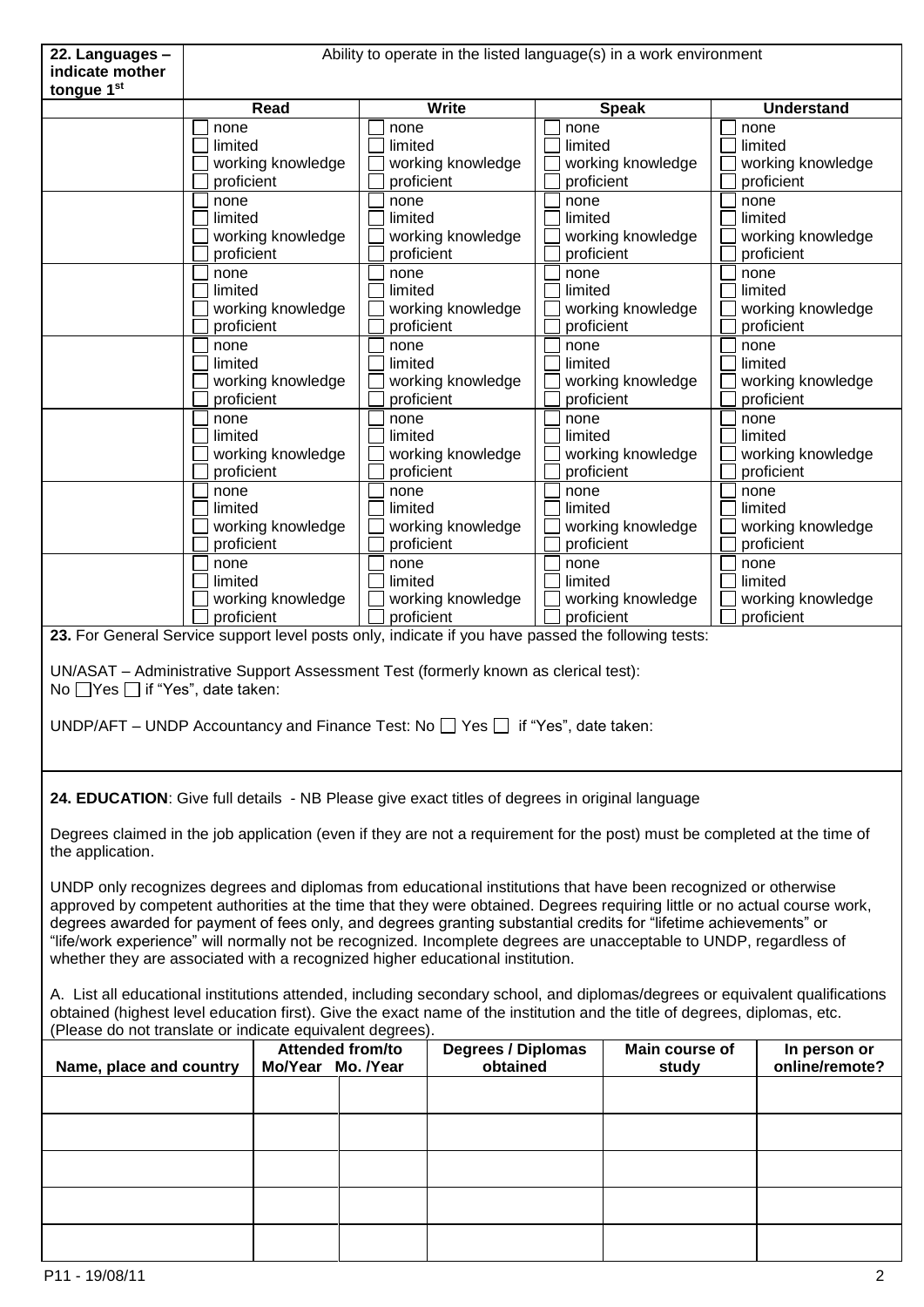| B. Post-qualification training courses / learning activities                                                                 |  |             |  |                                              |  |  |                                                       |                                |
|------------------------------------------------------------------------------------------------------------------------------|--|-------------|--|----------------------------------------------|--|--|-------------------------------------------------------|--------------------------------|
| Name, place and country                                                                                                      |  | <b>Type</b> |  | <b>Attended from/to</b><br>Mo/Year Mo. /Year |  |  | <b>Certificates or</b><br><b>Diplomas</b><br>obtained | In person or<br>online/remote? |
|                                                                                                                              |  |             |  |                                              |  |  |                                                       |                                |
|                                                                                                                              |  |             |  |                                              |  |  |                                                       |                                |
|                                                                                                                              |  |             |  |                                              |  |  |                                                       |                                |
|                                                                                                                              |  |             |  |                                              |  |  |                                                       |                                |
| C. UN Language Proficiency Exams (if any)                                                                                    |  |             |  |                                              |  |  |                                                       |                                |
|                                                                                                                              |  |             |  |                                              |  |  |                                                       |                                |
|                                                                                                                              |  |             |  |                                              |  |  |                                                       |                                |
|                                                                                                                              |  |             |  |                                              |  |  |                                                       |                                |
|                                                                                                                              |  |             |  |                                              |  |  |                                                       |                                |
|                                                                                                                              |  |             |  |                                              |  |  |                                                       |                                |
|                                                                                                                              |  |             |  |                                              |  |  |                                                       |                                |
| D. UNDP Certification Programmes (if any)                                                                                    |  |             |  |                                              |  |  |                                                       |                                |
|                                                                                                                              |  |             |  |                                              |  |  |                                                       |                                |
|                                                                                                                              |  |             |  |                                              |  |  |                                                       |                                |
|                                                                                                                              |  |             |  |                                              |  |  |                                                       |                                |
|                                                                                                                              |  |             |  |                                              |  |  |                                                       |                                |
| 25. List membership of professional societies and activities in civic, public or international affairs                       |  |             |  |                                              |  |  |                                                       |                                |
|                                                                                                                              |  |             |  |                                              |  |  |                                                       |                                |
|                                                                                                                              |  |             |  |                                              |  |  |                                                       |                                |
|                                                                                                                              |  |             |  |                                              |  |  |                                                       |                                |
|                                                                                                                              |  |             |  |                                              |  |  |                                                       |                                |
| 26. List any significant publications you have written (do not attach them) or any special recognitions you have<br>received |  |             |  |                                              |  |  |                                                       |                                |
|                                                                                                                              |  |             |  |                                              |  |  |                                                       |                                |
|                                                                                                                              |  |             |  |                                              |  |  |                                                       |                                |
|                                                                                                                              |  |             |  |                                              |  |  |                                                       |                                |
|                                                                                                                              |  |             |  |                                              |  |  |                                                       |                                |
| 27. Have you already been issued a UN Index Number? No $\Box$ Yes $\Box$ If "Yes", please indicate this number:              |  |             |  |                                              |  |  |                                                       |                                |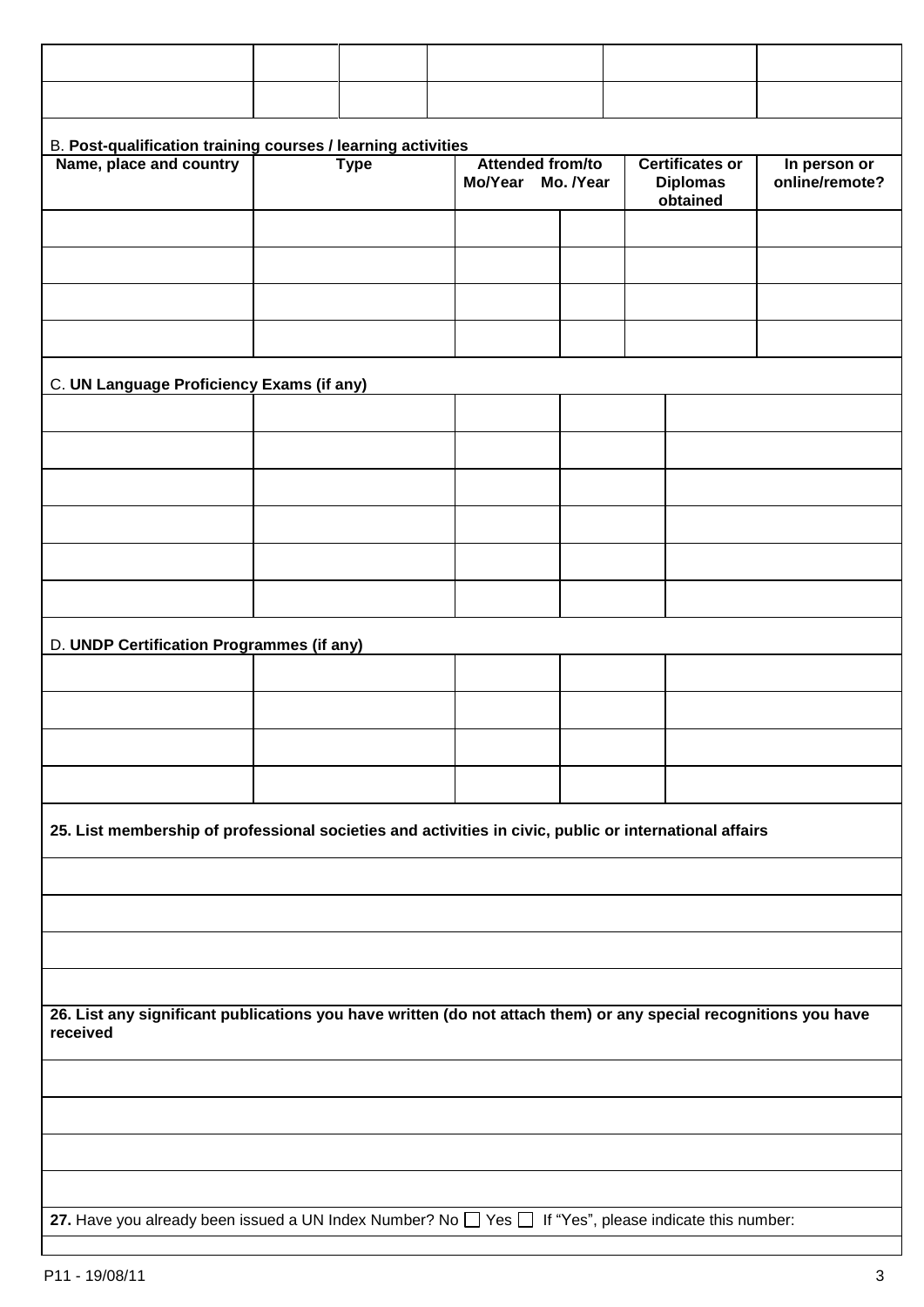| 28. EMPLOYMENT RECORD: Starting with your present post, list in reverse order every employment you have had. Use        |
|-------------------------------------------------------------------------------------------------------------------------|
| a separate block for each employment. Include service in the armed forces and note any period during which you were not |
| gainfully employed. If you need more space, attach additional pages of the same size. Provide gross salary per annum    |
| and <b>indicate currency</b> for your last or present post.                                                             |

| Are you a current or former UNV? Yes $\Box$ No $\Box$ If "Yes", please indicate roster number: |  |
|------------------------------------------------------------------------------------------------|--|
|------------------------------------------------------------------------------------------------|--|

| А.                       |            | PRESENT POST (Last post, if not presently employed)           |         |                                                                        |                                                  |  |
|--------------------------|------------|---------------------------------------------------------------|---------|------------------------------------------------------------------------|--------------------------------------------------|--|
| <b>FROM</b>              | <b>TO</b>  | SALARIES PER ANNUM                                            |         |                                                                        | FUNCTIONAL TITLE: As specified in your Letter of |  |
| Month/Year               | Month/Year | Starting (gross)                                              | Final   | Appointment/Contract:                                                  |                                                  |  |
|                          |            |                                                               | (gross) | UN grade of your post (if applicable):                                 |                                                  |  |
|                          |            |                                                               |         | (do not indicate equivalency)                                          |                                                  |  |
|                          |            |                                                               |         |                                                                        | Last UN step in your post (if applicable):       |  |
| <b>NAME OF EMPLOYER:</b> |            |                                                               |         | <b>TYPE OF BUSINESS:</b>                                               |                                                  |  |
|                          |            |                                                               |         | <b>EMPLOYMENT TYPE:</b>                                                |                                                  |  |
|                          |            |                                                               |         | Full time: $\square$                                                   |                                                  |  |
|                          |            |                                                               |         | Part Time: [                                                           | $%$ )                                            |  |
|                          |            |                                                               |         | Type of contract:                                                      |                                                  |  |
|                          |            |                                                               |         | 100 Series                                                             | 200 series<br>ALD/300 series                     |  |
|                          |            |                                                               |         | Permanent                                                              | Indefinite<br>Continuing                         |  |
|                          |            |                                                               |         | <b>FTA</b>                                                             | SSA/IC<br>TA                                     |  |
|                          |            |                                                               |         | <b>SC</b>                                                              | <b>UNV</b><br>Other                              |  |
| ADDRESS OF EMPLOYER      |            |                                                               |         | NAME OF SUPERVISOR:                                                    |                                                  |  |
|                          |            |                                                               |         |                                                                        | E-mail Address and Telephone No. of Supervisor:  |  |
|                          |            |                                                               |         | Do/did you supervise staff? If so:                                     |                                                  |  |
|                          |            |                                                               |         |                                                                        | Number of professional staff supervised:         |  |
|                          |            |                                                               |         | Number of support staff supervised:                                    |                                                  |  |
|                          |            | Description of your duties and related accomplishments:       |         |                                                                        |                                                  |  |
|                          |            |                                                               |         |                                                                        |                                                  |  |
|                          |            |                                                               |         |                                                                        |                                                  |  |
| Reason for leaving:      |            |                                                               |         |                                                                        |                                                  |  |
|                          |            |                                                               |         |                                                                        |                                                  |  |
|                          |            |                                                               |         |                                                                        |                                                  |  |
| В.                       |            | PREVIOUS POSTS (In reverse order i.e. most recent post first) |         |                                                                        |                                                  |  |
| <b>FROM</b>              | TO         | <b>SALARIES PER ANNUM</b>                                     |         |                                                                        | FUNCTIONAL TITLE: As specified in your Letter of |  |
| Month/Year               | Month/Year |                                                               | Final   | Appointment/Contract:                                                  |                                                  |  |
|                          |            |                                                               | (gross) | UN Grade of your post (if applicable):                                 |                                                  |  |
|                          |            |                                                               |         | (do not indicate equivalency)                                          |                                                  |  |
|                          |            |                                                               |         |                                                                        | Last UN step in your post (if applicable):       |  |
| <b>NAME OF EMPLOYER</b>  |            |                                                               |         | <b>TYPE OF BUSINESS:</b>                                               |                                                  |  |
|                          |            |                                                               |         |                                                                        |                                                  |  |
|                          |            |                                                               |         | <b>EMPLOYMENT TYPE:</b>                                                |                                                  |  |
|                          |            |                                                               |         | Full time: $\Box$                                                      |                                                  |  |
|                          |            |                                                               |         | Part Time:<br>Type of contract:                                        | %                                                |  |
|                          |            |                                                               |         |                                                                        |                                                  |  |
|                          |            |                                                               |         | 100 Series                                                             | 200 series<br>ALD/300 series                     |  |
|                          |            |                                                               |         | Permanent                                                              | Indefinite<br>Continuing                         |  |
|                          |            |                                                               |         | <b>FTA</b>                                                             | <b>TA</b><br>SSA/IC                              |  |
| ADDRESS OF EMPLOYER      |            |                                                               |         | SC                                                                     | <b>UNV</b><br>Other                              |  |
|                          |            |                                                               |         | NAME OF SUPERVISOR:<br>E-mail Address and Telephone No. of Supervisor: |                                                  |  |
|                          |            |                                                               |         |                                                                        |                                                  |  |
|                          |            |                                                               |         |                                                                        |                                                  |  |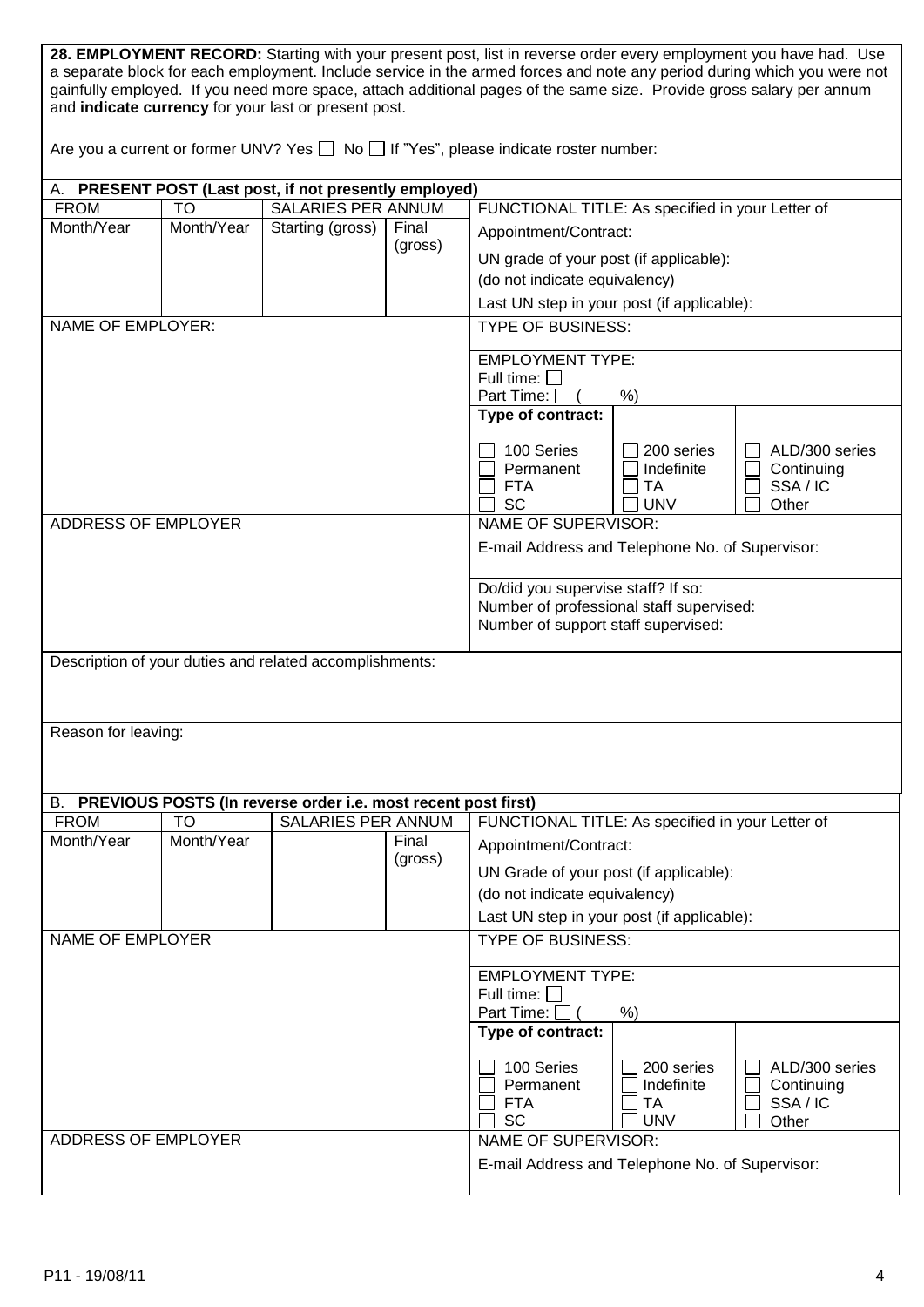|                                                         |                                                                                                                            |                           |                  | Did you supervise staff? If so:<br>Number of professional staff supervised:<br>Number of support staff supervised:                                                                                                                                                                                                                                                                                                                                                                                                                                                            |  |  |  |
|---------------------------------------------------------|----------------------------------------------------------------------------------------------------------------------------|---------------------------|------------------|-------------------------------------------------------------------------------------------------------------------------------------------------------------------------------------------------------------------------------------------------------------------------------------------------------------------------------------------------------------------------------------------------------------------------------------------------------------------------------------------------------------------------------------------------------------------------------|--|--|--|
|                                                         | Description of your duties and related accomplishments:                                                                    |                           |                  |                                                                                                                                                                                                                                                                                                                                                                                                                                                                                                                                                                               |  |  |  |
| Reason for leaving:                                     |                                                                                                                            |                           |                  |                                                                                                                                                                                                                                                                                                                                                                                                                                                                                                                                                                               |  |  |  |
| <b>FROM</b><br>Month/Year                               | SALARIES PER ANNUM<br><b>TO</b><br>Month/Year<br>Final<br>(gross)<br><b>NAME OF EMPLOYER</b><br><b>ADDRESS OF EMPLOYER</b> |                           |                  | FUNCTIONAL TITLE: As specified in your Letter of<br>Appointment/Contract:<br>UN Grade of your post (if applicable):<br>(do not indicate equivalency)<br>Last UN step in your post (if applicable):<br><b>TYPE OF BUSINESS:</b><br><b>EMPLOYMENT TYPE:</b><br>Full time: $\Box$<br>Part Time: $\Box$ (<br>$%$ )<br>Type of contract:<br>100 Series<br>200 series<br>ALD/300 series<br>Permanent<br>Indefinite<br>Continuing<br>SSA/IC<br><b>FTA</b><br>TA<br><b>SC</b><br><b>UNV</b><br>Other<br><b>NAME OF SUPERVISOR:</b><br>E-mail Address and Telephone No. of Supervisor: |  |  |  |
| Description of your duties and related accomplishments: |                                                                                                                            |                           |                  | Did you supervise staff? If so:<br>Number of professional staff supervised:<br>Number of support staff supervised:                                                                                                                                                                                                                                                                                                                                                                                                                                                            |  |  |  |
| Reason for leaving:                                     |                                                                                                                            |                           |                  |                                                                                                                                                                                                                                                                                                                                                                                                                                                                                                                                                                               |  |  |  |
| <b>FROM</b>                                             | TO                                                                                                                         | <b>SALARIES PER ANNUM</b> |                  |                                                                                                                                                                                                                                                                                                                                                                                                                                                                                                                                                                               |  |  |  |
| Month/Year                                              | Month/Year                                                                                                                 |                           | Final<br>(gross) | FUNCTIONAL TITLE: As specified in your Letter of<br>Appointment/Contract:<br>UN Grade of your post (if applicable):<br>(do not indicate equivalency)<br>Last UN step in your post (if applicable):                                                                                                                                                                                                                                                                                                                                                                            |  |  |  |
| <b>NAME OF EMPLOYER</b>                                 |                                                                                                                            |                           |                  | <b>TYPE OF BUSINESS:</b>                                                                                                                                                                                                                                                                                                                                                                                                                                                                                                                                                      |  |  |  |
|                                                         |                                                                                                                            |                           |                  | <b>EMPLOYMENT TYPE:</b><br>Full time: $\Box$<br>Part Time: [<br>$%$ )<br>Type of contract:<br>100 Series<br>200 series<br>ALD/300 series<br>Permanent<br>Indefinite<br>Continuing<br>SSA/IC<br><b>FTA</b><br>ТA<br><b>SC</b><br><b>UNV</b><br>Other                                                                                                                                                                                                                                                                                                                           |  |  |  |
| ADDRESS OF EMPLOYER                                     |                                                                                                                            |                           |                  | NAME OF SUPERVISOR:<br>E-mail Address and Telephone No. of Supervisor:                                                                                                                                                                                                                                                                                                                                                                                                                                                                                                        |  |  |  |
|                                                         |                                                                                                                            |                           |                  | Did you supervise staff? If so:<br>Number of professional staff supervised:<br>Number of support staff supervised:                                                                                                                                                                                                                                                                                                                                                                                                                                                            |  |  |  |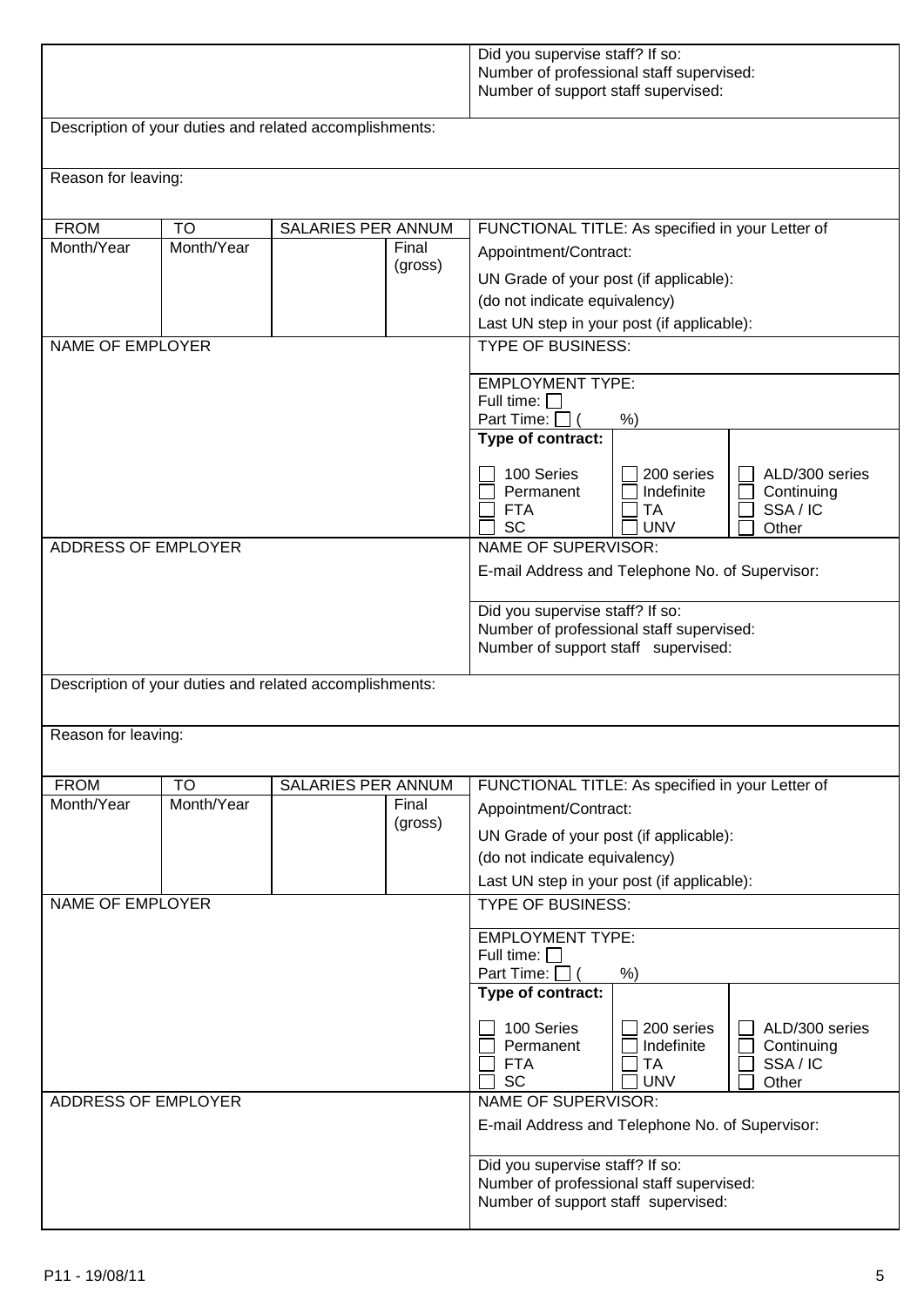| Description of your duties and related accomplishments: |                         |                                                         |                                                                         |                                                                                                                                                                                                    |                                                 |                                                 |  |
|---------------------------------------------------------|-------------------------|---------------------------------------------------------|-------------------------------------------------------------------------|----------------------------------------------------------------------------------------------------------------------------------------------------------------------------------------------------|-------------------------------------------------|-------------------------------------------------|--|
| Reason for leaving:                                     |                         |                                                         |                                                                         |                                                                                                                                                                                                    |                                                 |                                                 |  |
| <b>FROM</b><br>Month/Year                               | <b>TO</b><br>Month/Year | SALARIES PER ANNUM                                      | Final<br>(gross)                                                        | FUNCTIONAL TITLE: As specified in your Letter of<br>Appointment/Contract:<br>UN Grade of your post (if applicable):<br>(do not indicate equivalency)<br>Last UN step in your post (if applicable): |                                                 |                                                 |  |
| NAME OF EMPLOYER                                        |                         |                                                         |                                                                         | <b>TYPE OF BUSINESS:</b>                                                                                                                                                                           |                                                 |                                                 |  |
|                                                         |                         |                                                         |                                                                         | <b>EMPLOYMENT TYPE:</b><br>Full time: $\Box$<br>Part Time: [                                                                                                                                       | $%$ )                                           |                                                 |  |
|                                                         |                         |                                                         | Type of contract:<br>100 Series<br>Permanent<br><b>FTA</b><br><b>SC</b> | 200 series<br>Indefinite<br>TA<br><b>UNV</b>                                                                                                                                                       | ALD/300 series<br>Continuing<br>SSA/IC<br>Other |                                                 |  |
| <b>ADDRESS OF EMPLOYER</b>                              |                         |                                                         |                                                                         | NAME OF SUPERVISOR:<br>E-mail Address and Telephone No. of Supervisor:                                                                                                                             |                                                 |                                                 |  |
|                                                         |                         |                                                         |                                                                         | Did you supervise staff? If so:<br>Number of professional staff supervised:<br>Number of support staff supervised:                                                                                 |                                                 |                                                 |  |
|                                                         |                         | Description of your duties and related accomplishments: |                                                                         |                                                                                                                                                                                                    |                                                 |                                                 |  |
| Reason for leaving:                                     |                         |                                                         |                                                                         |                                                                                                                                                                                                    |                                                 |                                                 |  |
| <b>FROM</b><br>Month/Year                               | TO<br>Month/Year        | SALARIES PER ANNUM                                      | Final<br>(gross)                                                        | FUNCTIONAL TITLE: As specified in your Letter of<br>Appointment/Contract:<br>UN Grade of your post (if applicable):<br>(do not indicate equivalency)<br>Last UN step in your post (if applicable): |                                                 |                                                 |  |
| <b>NAME OF EMPLOYER</b>                                 |                         |                                                         |                                                                         | <b>TYPE OF BUSINESS:</b>                                                                                                                                                                           |                                                 |                                                 |  |
|                                                         |                         |                                                         |                                                                         | <b>EMPLOYMENT TYPE:</b><br>Full time: $\Box$<br>Part Time: [<br>$%$ )                                                                                                                              |                                                 |                                                 |  |
|                                                         |                         |                                                         |                                                                         | Type of contract:<br>100 Series<br>Permanent<br><b>FTA</b><br><b>SC</b>                                                                                                                            | 200 series<br>Indefinite<br>TA<br><b>UNV</b>    | ALD/300 series<br>Continuing<br>SSA/IC<br>Other |  |
| ADDRESS OF EMPLOYER                                     |                         |                                                         | NAME OF SUPERVISOR:<br>E-mail Address and Telephone No. of Supervisor:  |                                                                                                                                                                                                    |                                                 |                                                 |  |
|                                                         |                         |                                                         |                                                                         | Did you supervise staff? If so:<br>Number of professional staff supervised:<br>Number of support staff supervised:                                                                                 |                                                 |                                                 |  |
|                                                         |                         | Description of your duties and related accomplishments: |                                                                         |                                                                                                                                                                                                    |                                                 |                                                 |  |
| Reason for leaving:                                     |                         |                                                         |                                                                         |                                                                                                                                                                                                    |                                                 |                                                 |  |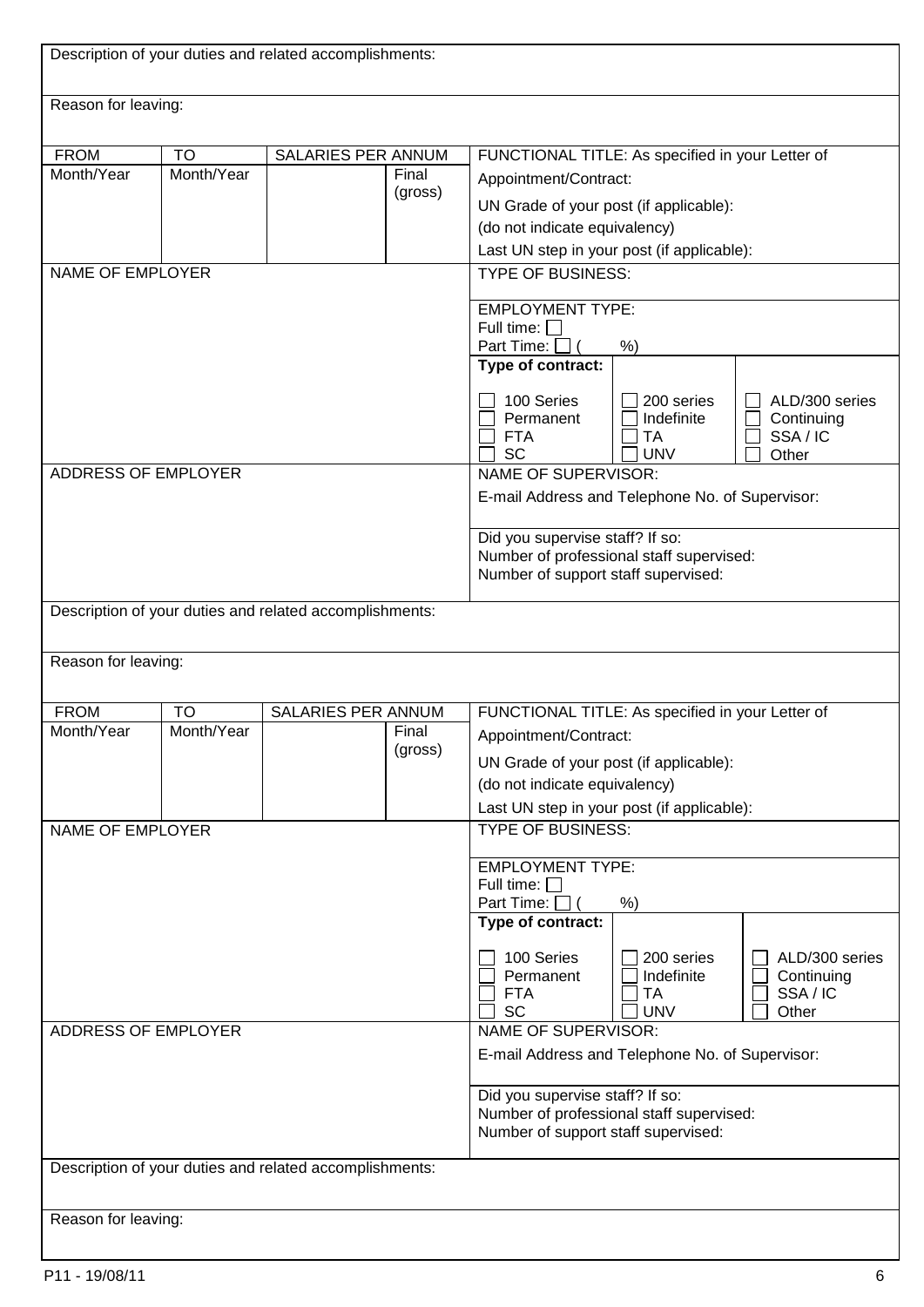| <b>FROM</b>                | <b>TO</b>  | SALARIES PER ANNUM                                      |         | FUNCTIONAL TITLE: As specified in your Letter of                       |            |                |
|----------------------------|------------|---------------------------------------------------------|---------|------------------------------------------------------------------------|------------|----------------|
| Month/Year                 | Month/Year |                                                         | Final   | Appointment/Contract:                                                  |            |                |
|                            |            |                                                         | (gross) | UN Grade of your post (if applicable):                                 |            |                |
|                            |            |                                                         |         | (do not indicate equivalency)                                          |            |                |
|                            |            |                                                         |         | Last UN step in your post (if applicable):                             |            |                |
|                            |            |                                                         |         |                                                                        |            |                |
| <b>NAME OF EMPLOYER</b>    |            |                                                         |         | <b>TYPE OF BUSINESS:</b>                                               |            |                |
|                            |            |                                                         |         | <b>EMPLOYMENT TYPE:</b>                                                |            |                |
|                            |            |                                                         |         | Full time: $\Box$                                                      |            |                |
|                            |            |                                                         |         | Part Time: $\Box$ (                                                    | $%$ )      |                |
|                            |            |                                                         |         | Type of contract:                                                      |            |                |
|                            |            |                                                         |         | 100 Series                                                             | 200 series | ALD/300 series |
|                            |            |                                                         |         | Permanent                                                              | Indefinite | Continuing     |
|                            |            |                                                         |         | <b>FTA</b>                                                             | <b>TA</b>  | SSA/IC         |
|                            |            |                                                         |         | <b>SC</b>                                                              | <b>UNV</b> | Other          |
| ADDRESS OF EMPLOYER        |            |                                                         |         | <b>NAME OF SUPERVISOR:</b>                                             |            |                |
|                            |            |                                                         |         | E-mail Address and Telephone No. of Supervisor:                        |            |                |
|                            |            |                                                         |         | Did you supervise staff? If so:                                        |            |                |
|                            |            |                                                         |         | Number of professional staff supervised:                               |            |                |
|                            |            |                                                         |         | Number of support staff supervised:                                    |            |                |
|                            |            |                                                         |         |                                                                        |            |                |
|                            |            | Description of your duties and related accomplishments: |         |                                                                        |            |                |
|                            |            |                                                         |         |                                                                        |            |                |
| Reason for leaving:        |            |                                                         |         |                                                                        |            |                |
|                            |            |                                                         |         |                                                                        |            |                |
| <b>FROM</b>                | <b>TO</b>  | SALARIES PER ANNUM                                      |         | FUNCTIONAL TITLE: As specified in your Letter of                       |            |                |
| Month/Year                 | Month/Year | Starting                                                | Final   | Appointment/Contract:                                                  |            |                |
|                            |            | (gross)                                                 | (gross) | UN Grade of your post (if applicable):                                 |            |                |
|                            |            |                                                         |         | (do not indicate equivalency)                                          |            |                |
| <b>NAME OF EMPLOYER</b>    |            |                                                         |         | Last UN step in your post (if applicable):<br><b>TYPE OF BUSINESS:</b> |            |                |
|                            |            |                                                         |         |                                                                        |            |                |
|                            |            |                                                         |         | <b>EMPLOYMENT TYPE:</b>                                                |            |                |
|                            |            |                                                         |         | Full time: $\square$                                                   |            |                |
|                            |            |                                                         |         | Part Time: $\Box$ (                                                    | %)         |                |
|                            |            |                                                         |         | Type of contract:                                                      |            |                |
|                            |            |                                                         |         | 100 Series                                                             | 200 series | ALD/300 series |
|                            |            |                                                         |         | Permanent                                                              | Indefinite | Continuing     |
|                            |            |                                                         |         | <b>FTA</b>                                                             | TA         | SSA/IC         |
|                            |            |                                                         |         | <b>SC</b>                                                              | <b>UNV</b> | Other          |
| <b>ADDRESS OF EMPLOYER</b> |            |                                                         |         | <b>NAME OF SUPERVISOR:</b>                                             |            |                |
|                            |            |                                                         |         | E-mail Address and Telephone No. of Supervisor:                        |            |                |
|                            |            |                                                         |         | Did you supervise staff? If so:                                        |            |                |
|                            |            |                                                         |         | Number of professional staff supervised:                               |            |                |
|                            |            |                                                         |         | Number of support staff supervised:                                    |            |                |
|                            |            |                                                         |         |                                                                        |            |                |
|                            |            | Description of your duties and related accomplishments: |         |                                                                        |            |                |
|                            |            |                                                         |         |                                                                        |            |                |
| Reason for leaving:        |            |                                                         |         |                                                                        |            |                |
|                            |            |                                                         |         |                                                                        |            |                |
|                            |            |                                                         |         |                                                                        |            |                |
| <b>FROM</b>                | <b>TO</b>  | SALARIES PER ANNUM                                      |         | FUNCTIONAL TITLE: As specified in your Letter of                       |            |                |
| Month/Year                 | Month/Year | Starting                                                | Final   | Appointment/Contract:                                                  |            |                |
|                            |            | (gross)                                                 | (gross) | UN Grade of your post (if applicable):                                 |            |                |
|                            |            |                                                         |         | (do not indicate equivalency)                                          |            |                |
| <b>NAME OF EMPLOYER</b>    |            |                                                         |         | Last UN step in your post (if applicable):<br><b>TYPE OF BUSINESS:</b> |            |                |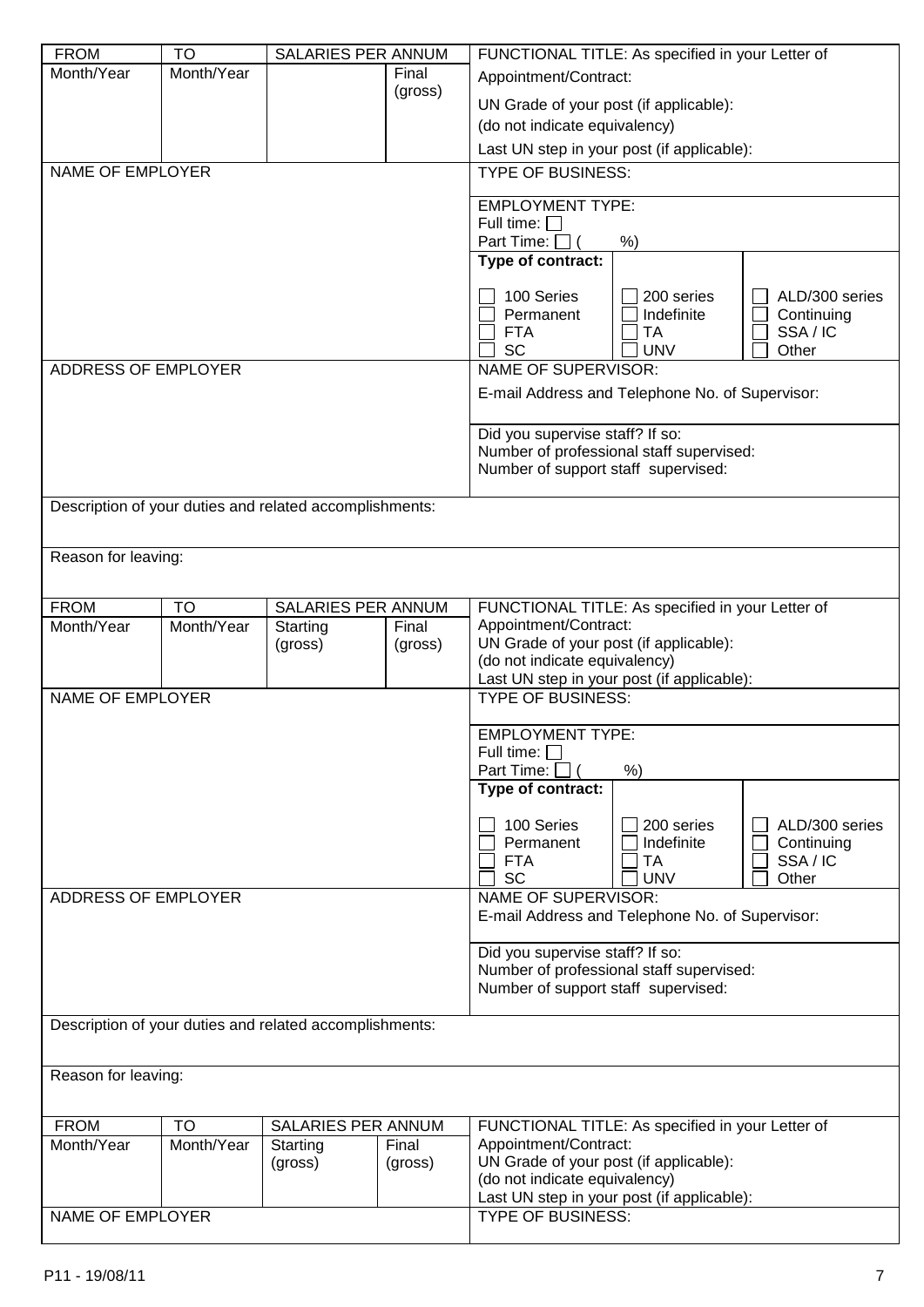|                                                                                                                                                 |                                                       |  |                                                         | <b>EMPLOYMENT TYPE:</b>                                                                                                                        |                                                     |                                                        |  |
|-------------------------------------------------------------------------------------------------------------------------------------------------|-------------------------------------------------------|--|---------------------------------------------------------|------------------------------------------------------------------------------------------------------------------------------------------------|-----------------------------------------------------|--------------------------------------------------------|--|
|                                                                                                                                                 |                                                       |  |                                                         | Full time: $\square$<br>Part Time: [                                                                                                           | $%$ )                                               |                                                        |  |
|                                                                                                                                                 |                                                       |  |                                                         | Type of contract:                                                                                                                              |                                                     |                                                        |  |
|                                                                                                                                                 |                                                       |  |                                                         | 100 Series<br>Permanent<br><b>FTA</b><br><b>SC</b>                                                                                             | 200 series<br>Indefinite<br><b>TA</b><br><b>UNV</b> | ALD/300 series<br>Continuing<br>SSA/IC<br>Other        |  |
| ADDRESS OF EMPLOYER                                                                                                                             |                                                       |  |                                                         | <b>NAME OF SUPERVISOR:</b><br>E-mail Address and Telephone No. of Supervisor:                                                                  |                                                     |                                                        |  |
|                                                                                                                                                 |                                                       |  |                                                         | Did you supervise staff? If so:<br>Number of professional staff supervised:<br>Number of support staff supervised:                             |                                                     |                                                        |  |
|                                                                                                                                                 |                                                       |  | Description of your duties and related accomplishments: |                                                                                                                                                |                                                     |                                                        |  |
| Reason for leaving:                                                                                                                             |                                                       |  |                                                         |                                                                                                                                                |                                                     |                                                        |  |
| <b>FROM</b>                                                                                                                                     | <b>TO</b>                                             |  | SALARIES PER ANNUM                                      | FUNCTIONAL TITLE: As specified in your Letter of                                                                                               |                                                     |                                                        |  |
| Month/Year                                                                                                                                      | Month/Year<br>Starting<br>Final<br>(gross)<br>(gross) |  |                                                         | Appointment/Contract:<br>UN Grade of your post (if applicable):<br>(do not indicate equivalency)<br>Last UN step in your post (if applicable): |                                                     |                                                        |  |
| <b>NAME OF EMPLOYER</b>                                                                                                                         |                                                       |  |                                                         | <b>TYPE OF BUSINESS:</b>                                                                                                                       |                                                     |                                                        |  |
|                                                                                                                                                 |                                                       |  |                                                         | <b>EMPLOYMENT TYPE:</b><br>Full time: $\square$<br>Part Time: [                                                                                | $%$ )                                               |                                                        |  |
|                                                                                                                                                 |                                                       |  |                                                         | Type of contract:                                                                                                                              |                                                     |                                                        |  |
|                                                                                                                                                 |                                                       |  |                                                         | 100 Series<br>Permanent<br><b>FTA</b><br><b>SC</b>                                                                                             | 200 series<br>Indefinite<br>TA<br><b>UNV</b>        | ALD/300 series<br>Continuing<br>SSA/IC<br>Other        |  |
| ADDRESS OF EMPLOYER                                                                                                                             |                                                       |  |                                                         | NAME OF SUPERVISOR:<br>E-mail Address and Telephone No. of Supervisor:                                                                         |                                                     |                                                        |  |
|                                                                                                                                                 |                                                       |  |                                                         | Did you supervise staff? If so:<br>Number of professional staff supervised:<br>Number of support staff supervised:                             |                                                     |                                                        |  |
|                                                                                                                                                 |                                                       |  | Description of your duties and related accomplishments: |                                                                                                                                                |                                                     |                                                        |  |
| Reason for leaving:                                                                                                                             |                                                       |  |                                                         |                                                                                                                                                |                                                     |                                                        |  |
| 29. Have you any objections to our making inquiries of:<br>(a) your present employer?<br>Yes<br>No<br>(b) your previous employers?<br>No<br>Yes |                                                       |  |                                                         |                                                                                                                                                |                                                     |                                                        |  |
| No                                                                                                                                              | Yes $\Box$                                            |  |                                                         | 30. Are you now, or have you ever been, a national civil servant in your government?                                                           |                                                     |                                                        |  |
| If "Yes", Indicate dates of service:                                                                                                            |                                                       |  | Functions:                                              | Country:                                                                                                                                       |                                                     |                                                        |  |
| be contacted for a reference                                                                                                                    |                                                       |  |                                                         | 31. References: list three persons not related to you who are familiar with your character and qualifications and who may                      |                                                     |                                                        |  |
|                                                                                                                                                 |                                                       |  | UNDP may seek references from your former employers.    | UNDP will not seek a reference from your current employer without obtaining prior consent. However, please note that                           |                                                     |                                                        |  |
|                                                                                                                                                 | <b>Full Name</b>                                      |  | and Telephone Number                                    | Full Address, including E-Mail Address                                                                                                         |                                                     | Name of Organization,<br><b>Business or Occupation</b> |  |